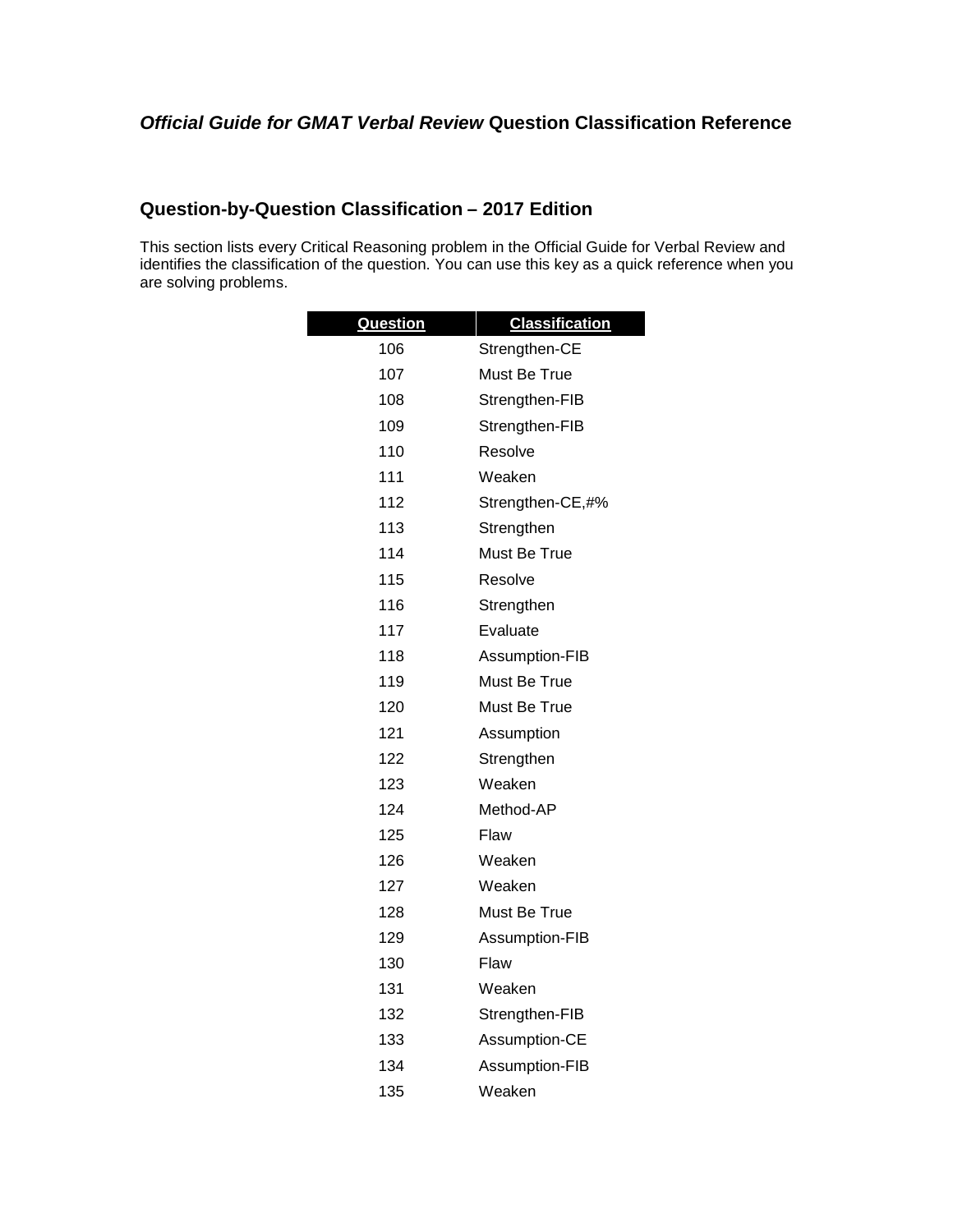| 136 | Resolve        |
|-----|----------------|
| 137 | Resolve        |
| 138 | Resolve        |
| 139 | Strengthen     |
| 140 | Weaken         |
| 141 | Strengthen     |
| 142 | Strengthen     |
| 143 | Strengthen     |
| 144 | Weaken         |
| 145 | Strengthen     |
| 146 | Assumption     |
| 147 | Weaken         |
| 148 | Strengthen-FIB |
| 149 | Strengthen     |
| 150 | Evaluate       |
| 151 | Must Be True   |
| 152 | Weaken         |
| 153 | Assumption     |
| 154 | Strengthen-FIB |
| 155 | Evaluate       |
| 156 | Main Point     |
| 157 | Assumption-FIB |
| 158 | Method         |
| 159 | Resolve        |
| 160 | Strengthen     |
| 161 | Assumption     |
| 162 | Strengthen     |
| 163 | Weaken         |
| 164 | Method-AP      |
| 165 | EvaluateX      |
| 166 | Main Point     |
| 167 | Flaw           |
| 168 | Strengthen     |
| 169 | Method-AP      |
| 170 | Resolve        |
| 171 | Strengthen     |
| 172 | Weaken         |
| 173 | Weaken         |
| 174 | Assumption     |
|     |                |